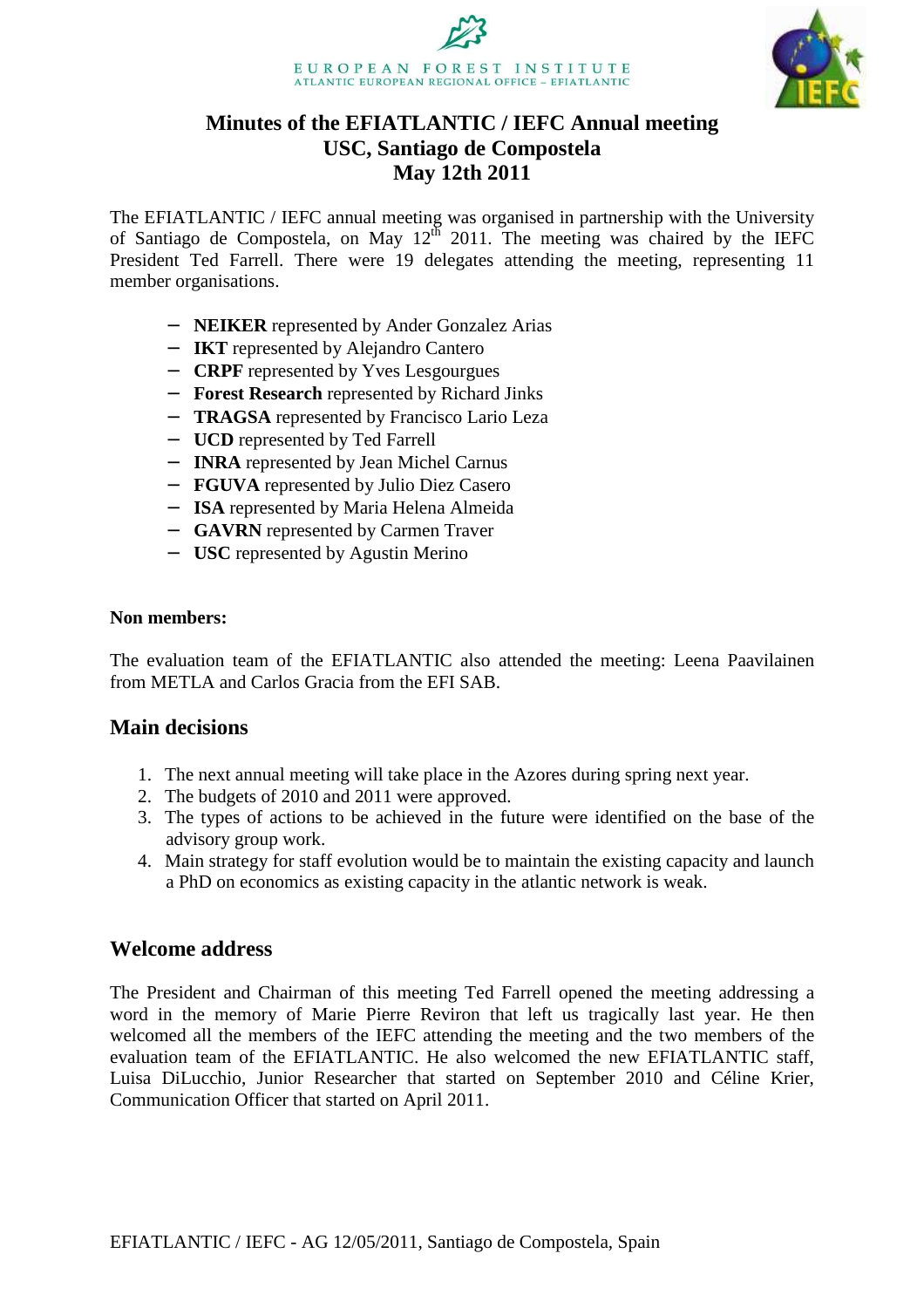

# **Meeting development**

## **Presentation of the EFI recent changes by Christophe Orazio**

C.O. has presented the main changes that have occurred in the EFI structure.

#### **Comments:**

Jean Michel Carnus asked what the total of the EFI staff was at the moment. The answer was more or less 120 employees, but there is a fast growing towards 160 employees. Before the establishment of the Regional Offices there were about 60 to 70 employees.

## **Presentation of the last developments of the EFIATLANTIC by Ted Farrel**

Ted Farrel presented the benefits for the IEFC and EFI of having created the EFIATLANTIC regional office. He also discussed about its strengths and weaknesses.

#### **Comments:**

Jean Michel Carnus said that the priority now should be given to forest resources and foresight.

Carlos Gracia stated that the lack of economics expertise was not only a weakness of the EFIATLANTIC, but it is a general problem in Europe.

Leena Paavilainen agreed saying that the EFIATLANTIC could give its contribution thinking on how to improve it.

Christophe Orazio proposed as a  $1<sup>st</sup>$  step to have a PhD working on this topic.

Jean Michel Carnus proposed that we could create a small network to work on this issue like a Cost Action for example.

## **Last R&D, advocacy and networking activities by Christophe Orazio**

C.O. presented the network activities that were developed on 2010, the advocacy that is being done for the planted forests, the initiatives for capacity building, the main projects that the EFIATLANTIC has worked on and the future projects opportunities.

There were no comments to this presentation.

## **Communication activities presented by Céline Krier**

C.K. presented the main communication activities developed by the EFIATLANTIC during 2010. In the future there will be an additional effort to try to translate the EFIATLANTIC website in 4 languages (English, French, Spanish and Portuguese). The  $1<sup>st</sup>$  newsletter will be published soon and there will be also an effort to do it in the 4 languages. A member of the IEFC will be presented on each newsletter. The leaflet of the EFIATLANTIC is going to be updated.

#### **Comments:**

Ted Farrel asked if the newsletter would only be available online, or if there would also be a hardcopy. The answer was that only the online version will be available, but all subscribers will receive it by email using the old IEFC newsletter mailing list.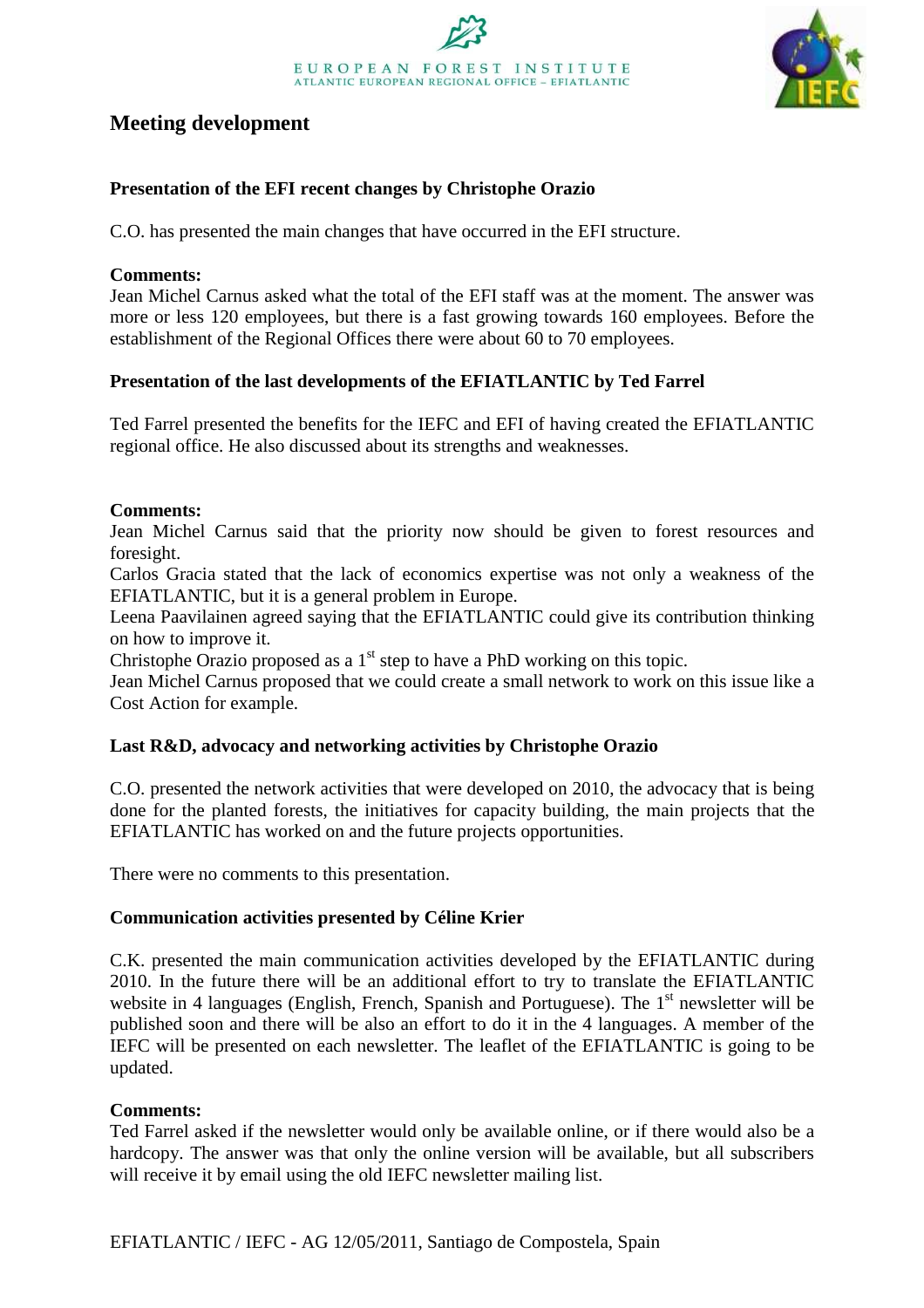

## **Presentation of the REINFFORCE project by Luisa DiLucchio**

L.DL. presented the project status and development. The preparation activities were presented for the state of the art, implementation of the arboreta, demonstration trials, the biological sites monitoring, the protocols and the data-base.

#### **Comments:**

Jean Michel Carnus asked if there is a long term monitoring foreseen after the end of the project. Christophe Orazio answered that each partner will ensure the continuation of their infrastructure after the end of the project. He is already working on a Consortium Agreement to continue the partnership of the REINFFORCE project with minimum commitments. Everyone agreed that this network was an added value for future project and it is a good idea to have a long term view.

#### **Presentation of the budget by Claudia Antoniotti**

C.A. presented the balance of the IEFC/EFIATLANTIC account for 2010 and the tentative budget for 2011.

There were no comments to this presentation

#### **Miscellaneous**

Agustin Merino is working in cooperation with the Eramus Mundus programme. Students and graduated can apply for grants to do an internship in a foreign research institute, mainly during the summer season. However it is quite difficult for these students to find companies that are ready to receive them. The EFIATLANTIC network could help finding contacts of research institutes willing to participate in this programme by supplying internships for students or graduated students looking for an opportunity to gain experience on their area of studies. Listing the companies that are identified within the framework of the ROKFOR project could be good starting point.

It was decided that the next annual meeting will be in the Azores in conjunction with the visit to REINFFORCE sites, São Miguel, Portugal, during spring of next year.

# **Strategic Agenda**

## **Presentation of the ROKFOR project by Christophe Orazio**

C.O. presented the ROKFOR topics. This project focuses on SFM, bioproducts, bioenergy, bioconstruction. There will be an evaluation of the research capacities on each region participating in the project. Regional stakeholder panels were formed to improve the quality of the work and create more linkages. The next step will be to find synergies and finance common actions using regional research funds.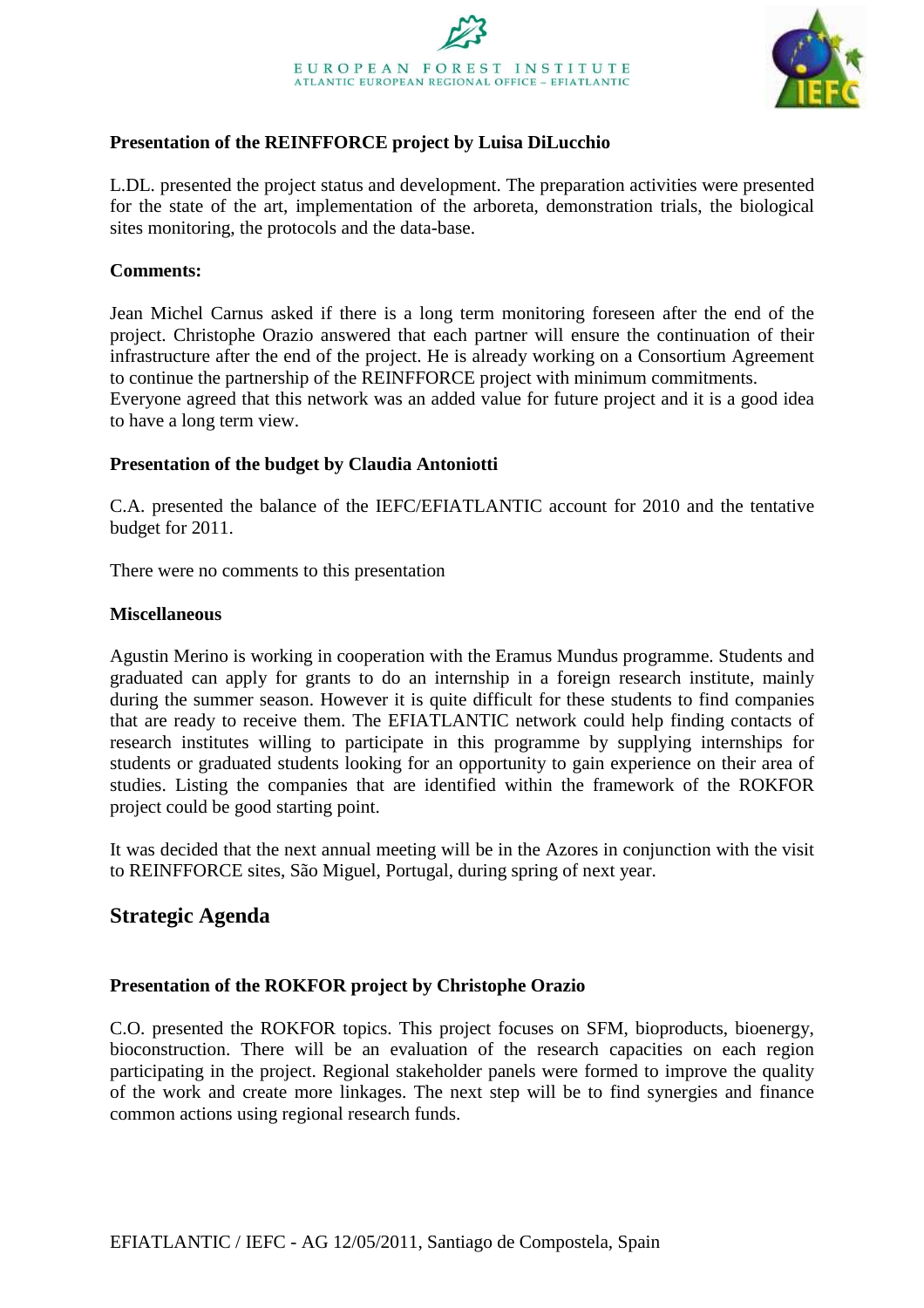



## **Comments:**

Carlos Gracia alerted to the fact that we must be cautious when we speak about bioenergy, it comprehends many risks. We must be careful with the message we send because this energy will only cover 1% of the energy supplied by petrol. So it would be a big risk for the forest if the message about bioenergy would be misunderstood.

## **Open debate about the future activities of the EFIATLANTIC:**

- − **missing topics**
- − **priorities**
- − **short term actions**

Using the results of the foresight exercise done by the Advisory Group, all members had to give their contribution stating which topic should be developed by the EFIATLANTIC/IEFC within the main core activities of the EFI. The results were:

## **R and D: scientific and development projects should focus on:**

- − Competiveness: news species, added values
- − Sustainability of biomass production
- − Pest and diseases in cultivated forest
- − Wood quality, not quantity
- − Regional forest resources models for scenario analysis
- − Biotic risk control, including the need for contingency substitute species
- − Local research on forest health, pest and pathogens (local activities impact)
- − To extend the evaluation of pilot forest profitability from Aquitaine and Northern Spain to all EFIATLANTIC regions
- − Footprint evaluation

## **Networking (expert groups, training ...):**

- − Bring to all the successful solutions of forest clustering
- − Technical management: soil restoration after severe degradation (wildfire, river banks…)
- − Similar problems out of the Atlantic area: plantation forestry, diseases, nematode, etc.
- − Information about certification: support to forest owners and companies, professional training
- − Sustainability indicators and tools
- − Training for TOSIA at regional level
- − Socio economic networking and timber market
- − Forest health networking (compulsory diagnostics)
- − To increase the interregional work and budget
- − New forms of communication in order to reach all stakeholders (old private forest owners have difficulties with the new information technologies)
- − Support in developing countries
- − Technology transfer to small forest owners